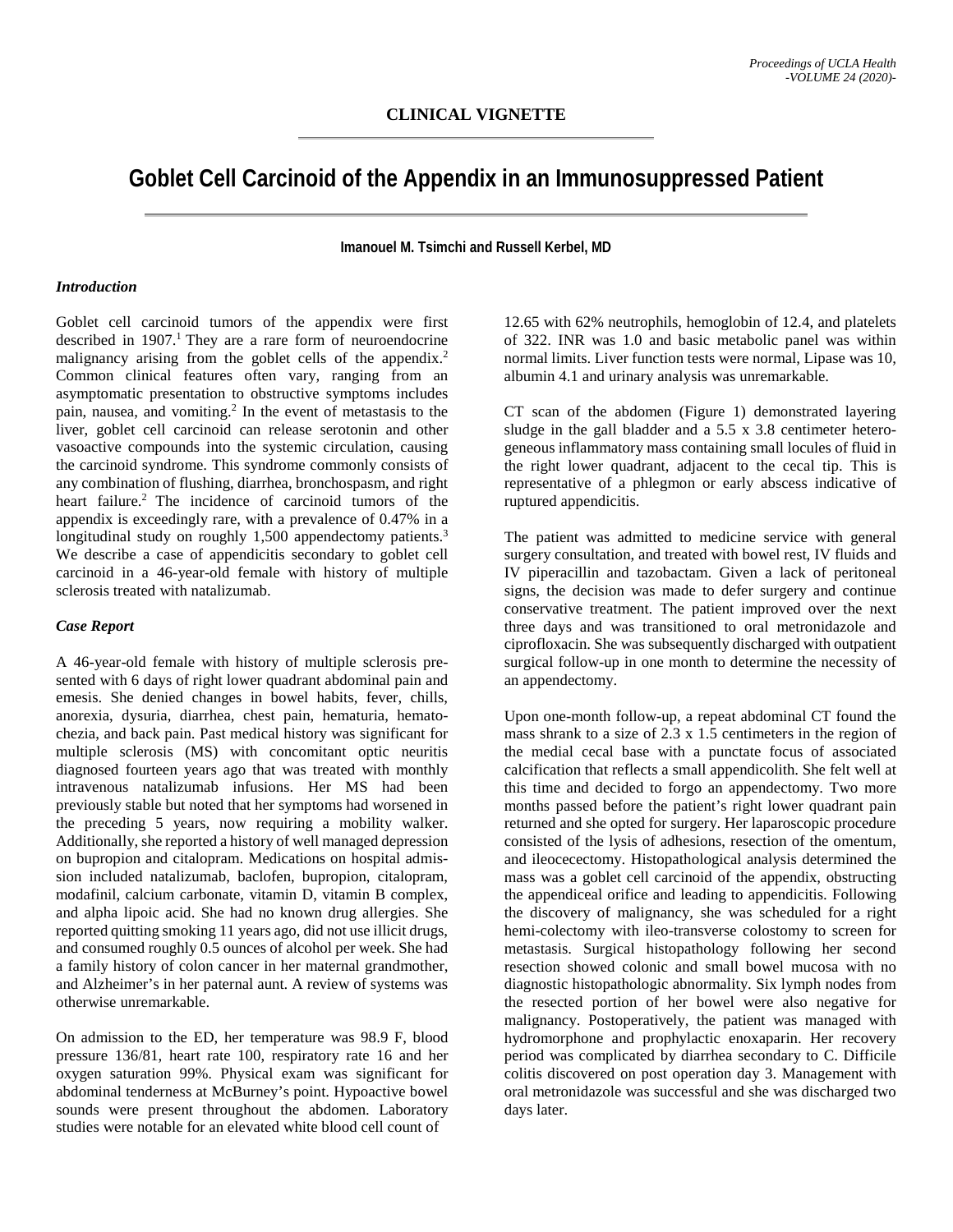### *Discussion*

Goblet cell carcinoid of the appendix is a rare neoplasm associated with age, at an average presentation at 58.9 years, and schistosomiasis. 4,5 It is a secretory neuroendocrine tumor defined by its ability to cause the carcinoid syndrome secondary to releasing mass amounts of serotonin and other vasoactive compounds.2 The carcinoid syndrome commonly presents with flushing and diarrhea. Long standing carcinoid syndrome may eventually present with wheezing, pellagra, and right heart failure. <sup>2</sup> In the case of enteric carcinoid tumors, serotonin enters the portal system and is degraded by the liver before it can reach the systemic circulation and cause the carcinoid syndrome. <sup>2</sup> For this reason, the carcinoid syndrome typically occurs with metastasis to the liver, allowing the malignancy to bypass the portal circulation.2

Preoperative diagnosis of appendiceal goblet cell carcinoid is challenging due to its symptomatic similarities with acute appendicitis. Both present with right lower quadrant pain, diarrhea, nausea, loss of appetite, and vomiting.<sup>3,5</sup> In a patient suspicious for appendicitis with concomitant carcinoid syndrome, screening for goblet cell carcinoid of the appendix would be indicated.2 A common screening method includes measuring 5-hydroxyindoleactic acid (5-HIAA) excretions in the urine over a 24-hour period. This test has a sensitivity of 90%, a specificity of 90%, and is the primary screening examination of choice. <sup>6</sup> 5-HIAA is a metabolite of serotonin, therefore an increase in the urine may suggest a carcinoid etiology. <sup>7</sup> The normal amount of 5-HIAA in the urine is 2-8 mg/day.6 Those with enteric malabsorption syndromes present with an elevation at 30 mg/day and carcinoid itself usually presents from  $90 - 2000$  mg or greater a day.<sup>6</sup> It is recommended that patients avoid serotonin rich foods 24 hours before the test in order to avoid a false positive.<sup>2</sup>

Where blood or urine tests may fail, magnetic resonance imaging (MRI) and computed tomography (CT) may detect both the location and size of the tumor. Intravenous contrast can be used to confirm liver metastasis as metastatic carcinoid is often hypervascular. <sup>7</sup> A less common imaging modality, somatostatin-receptor scintigraphy (Octreoscan), works well in imaging carcinoid tissue because of the high amount of somatostatin receptors contained within them.2 Octreoscan is doubly beneficial when screening for carcinoid as it can detect both primary malignancy and metastasis. However, it is not until the biopsy of the appendix is done can a true goblet cell carcinoid of the appendix can be confirmed.<sup>2</sup>

Treatment options for goblet cell carcinoid tumors discovered post appendectomy depend on the size of the neoplasm. Carcinoid tumors larger than two centimeters call for an additional right hemicolectomy while tumors less than one centimeter need no surgical follow-up post appendectomy. If there is suspicion of metastasis before or during the surgery, chemotherapy is recommended. There is current disagreement on the treatment of tumors between 1-2 centimeters. Some argue that in this case, a simple appendectomy would have been

sufficient while others have recommended an addition of a right hemicolectomy, removing the draining lymph nodes of the appendix, and any residual disease on the meso-appendix. 2

With regards to treating symptoms of the carcinoid syndrome, a subcutaneous injection of 150 micrograms of somatostatin three times daily was found to have a significant effect on the majority of carcinoid patients in a small study.8 Diarrhea and flushing were promptly relieved in 88% of patients and urine 5- HIAA levels had decreased by 50% or more in 72% of patients, all of whom had had previously elevated levels present in their urine.8 No toxicity was observed, therefore somatostatin injections were concluded to be an appropriate therapy for patients that do not respond to conservative measures.<sup>8</sup>

There are several recommendations on patient follow up postsurgical intervention depending on the size of the tumor and the period of time since the resection.<sup>9</sup> The North American Neuroendocrine Tumor Society recommends that patients with tumors less than one centimeters do not require routine surveillance tests.<sup>9</sup> Those with tumors between 1-2 centimeters with high grade histology or evidence of metastasis and tumors greater than 2 centimeters require follow up testing three to six months after surgery and subsequent screening 6 to 12 months for the next seven years. <sup>9</sup> Beyond a physical examination, it is recommended that follow up include screening for tumor markers, 5-HIAA and chromogranin, with additional computed tomography or magnetic resonance imaging compared between visits to screen for recurrence.<sup>9</sup>

This case presented an uncommon cause of appendicitis in a middle-aged female on chronic immunosuppression. While goblet cell carcinoid of the appendix is rare, it has a good prognosis with no lasting effects post appendectomy with hemicolectomy. Our patient was fortunate that she never developed the carcinoid syndrome and her malignancy was removed before metastasis could occur. Five years postsurgery, the patient has had no further signs of goblet cell carcinoid recurrence. It is important to keep in mind that appendicitis has a wide differential. If carcinoid symptoms are found in an appendicitis patient or an incidental appendiceal mass is found on imaging, testing 5-HIAA urine levels is a simple modality to assess for goblet cell carcinoid of the appendix. If caught early, surgical intervention is curative and can prevent metastatic disease.